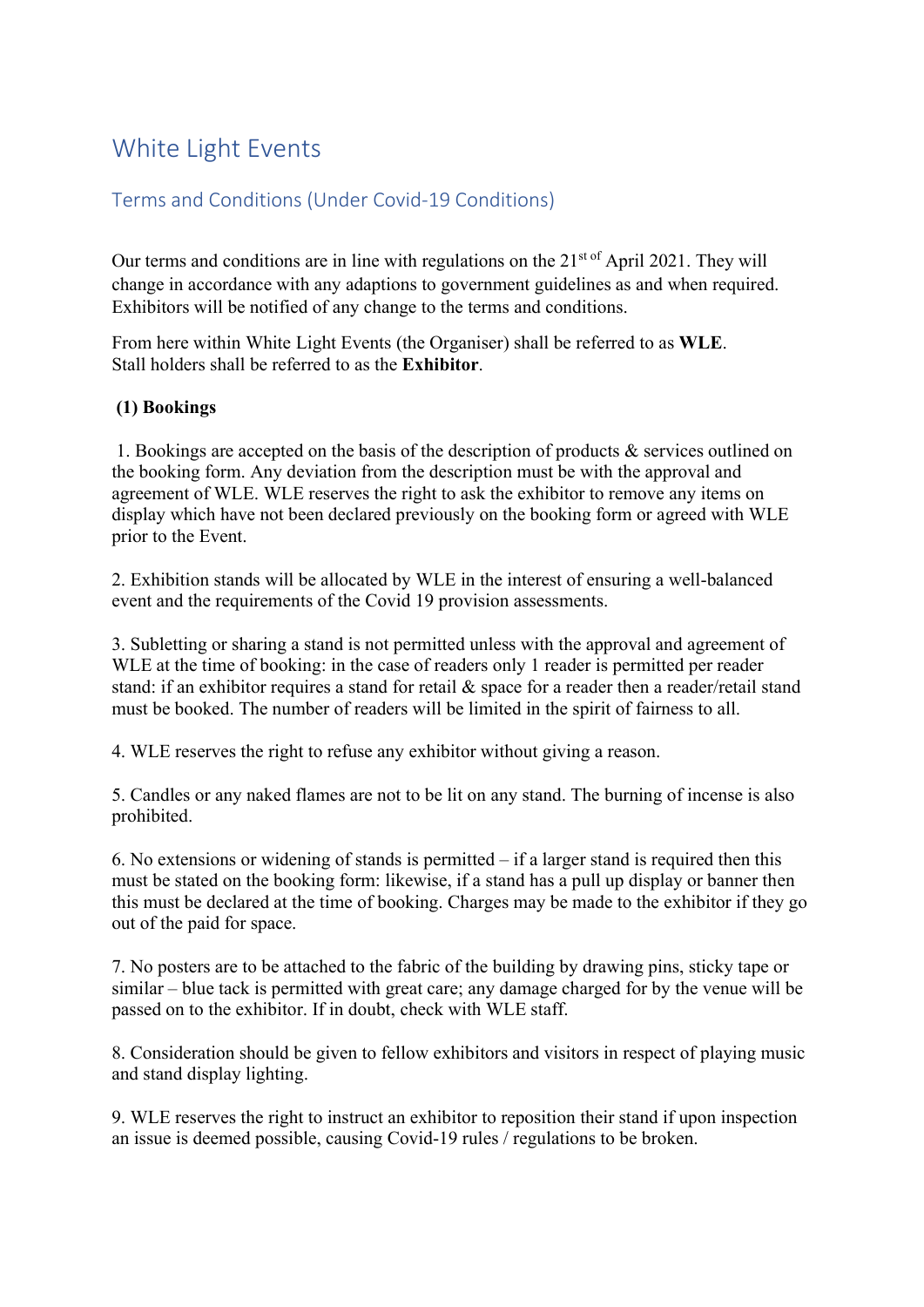10. The exhibitor agrees to follow the latest Covid-19 rules and regulations, set out by the government, whilst within the event grounds at all times. WLE reserves the right to ask an exhibitor to leave the premises if these are not followed. WLE can be fined up to £10,000 if found to be in breach of rules & the event can be closed down. WLE are aware that local councils can and probably will do spot checks without WLE knowing.

## (2) Payments – Rolling Deposit Scheme

1. The price of the stand is outlined on the booking form for each event. An initial deposit of £50 for all exhibitors is required at the time of booking to secure a stand: deposits are nonrefundable unless an event is cancelled by WLE. This deposit is a rolling deposit.

2. An invoice will be issued 8 weeks before each event and payment for that event must be made in full for the stand(s), and this is due no later than 6 weeks before each approaching event. Payment details will be on your invoice. Payment should be made by PayPal or BACS. Should you have reason to cancel your stand without the required 6 weeks' notice then the deposit will be forfeited. Nonattendance at an event without payment will also need to be paid for in full if no cancellation has been made, in writing, with more than 6 week's notice.

3. The deposit will then become the deposit for the next show booked. This will continue for all shows that are booked with us.

4. For the final event of the year you may use your deposit, or you may choose to roll your deposit forward to the following year.

5. 6 week's notice must be given for cancellations. Stands cancelled with less than 6 weeks to go will still be required to be paid for in full.

6. If the event is cancelled due to covid-19 restrictions prior to an event and you have paid, then you will either be refunded, or your monies transferred to another event.

### (3) Readers

 1. Reader stands are limited at each event; therefore, you must clearly state on your booking form if you wish to perform readings from your stand. If you do not state this on your booking form you will not be allowed to conduct readings on your stand.

2. Appropriate disclaimers are required to be on clear display at each reader stand.

3. WLE definition of Readers includes, but is not limited to: – Clairvoyants, mediums, psychics, Aura photographers, psychic artists, card readers.

4. No readings to any persons under the age of 18 will be permitted. If you are in doubt, please ask for proof of age.

5. WLE insist that all readers charge a minimum of £35 per reading. WLE are aware of readers that are charging small amounts for readings at events, and this is unfair to other readers. WLE want every reader to have a fair shot at earning at our events and we need to ensure there is a level playing field. WLE now require all readers to have a sign that clearly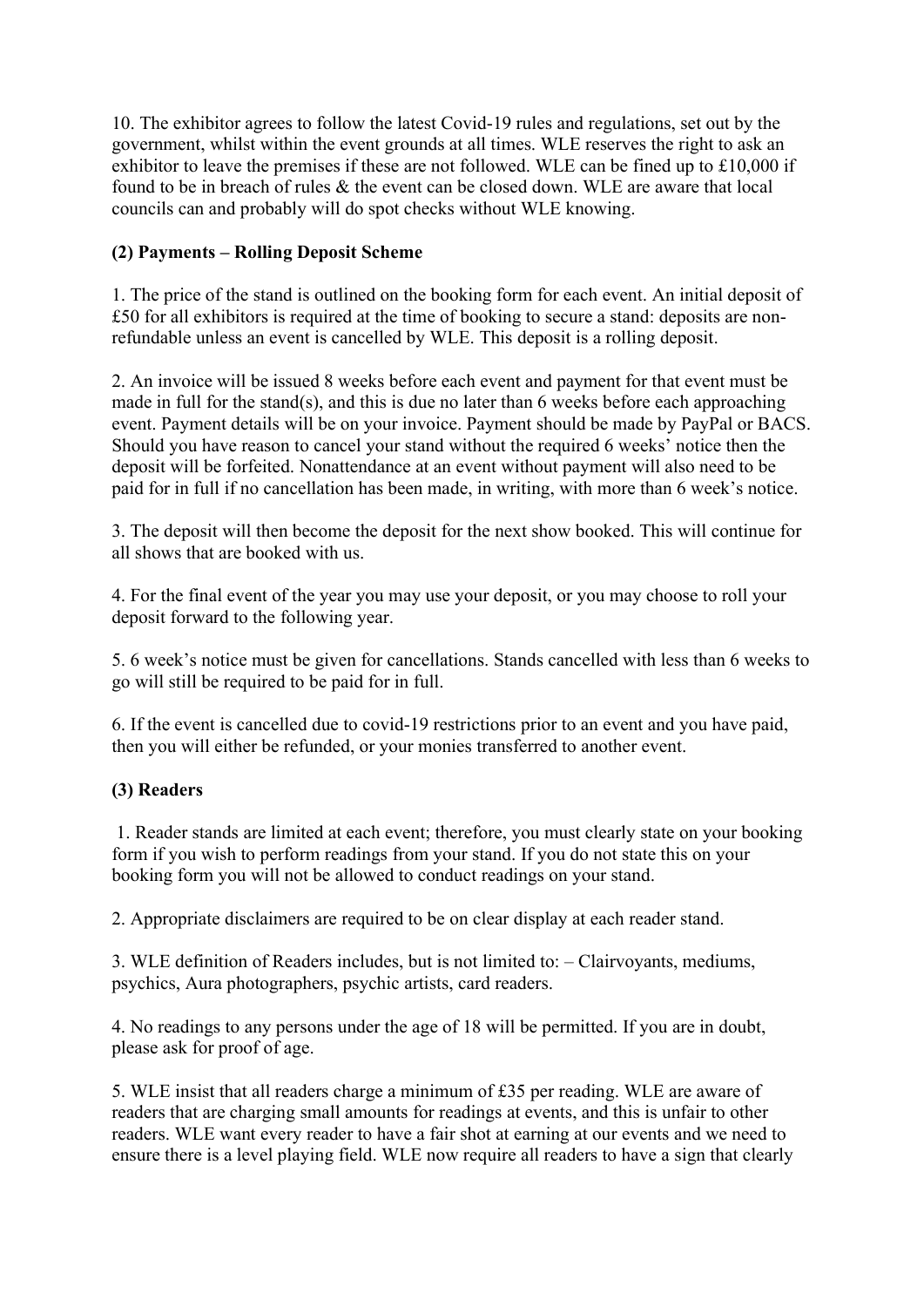states their price on their table. If any reader is found to be offering readings at below the price of £35 then they will lose their place on WLE events.

6. Due to Covid -19 rules, appointment sheets should not be handled by the public. You are welcome to have a sheet on your table, but it must clearly state that the public can not handle / fill in the sheet. Appointments must be made verbally or via text message to yourself. Reader then updates the appointment sheet yourself.

7. Readers are to follow Covid-19 guidance set out for the beauty trade. Readers are in close contact with the public and therefore require the same level of PPE protection.

#### (4) Setting up & Closing down

#### (4.1) Elsecar Only

1. Exhibitors are required to inform WLE when they will arrive to set up. Space at the loading in doors will be limited and to avoid overloading this area under Covid regulations, arrivals need to be staggered. Failure to inform WLE will mean having to wait until a vacant time slot becomes available.

2. Once unloaded, all vehicles must be moved to the exhibitor parking area. We cannot allow vehicles to remain outside the event building. If you will be arriving in a van or larger vehicle, please inform WLE.

#### (4.2) All Other Events

1. Set up details will be published within the exhibitor's area on the WLE website. We will not email this information out.

If we need to change the details, times etc… then we will email all attending exhibitors.

2. When unloaded please move your vehicle away from the unloading area.

#### (4.3) All Events

1. Be mindful of others around you when setting up. Do not block walkways with boxes, bags or trollies. Always ensure that others can pass you whilst keeping a social distance of 1mtr.

2. WLE reserves the right to ask you to move boxes etc… if walkways are blocked.

3. Stands must be ready by 9.45am of the opening day and all aisles must be clear, to enable the event to open at 10am. Failure to do so delays WLE final checks & puts the public at risk of accident.

4. No exhibitor is to clear away before the advertised end time of an event. There are a lot of exhibitors who respect this but there are also many that don't. It is unfair to exhibitors around you when you are clearing away, especially if there is somebody having a reading or therapy nearby. Visitors paying to enter an event expect to be able to purchase items up till the advertised time, which with WLE is always 5pm. When the show is being packed away a visitor feels like they have to rush, and they tend to leave the building. That leads to lost sales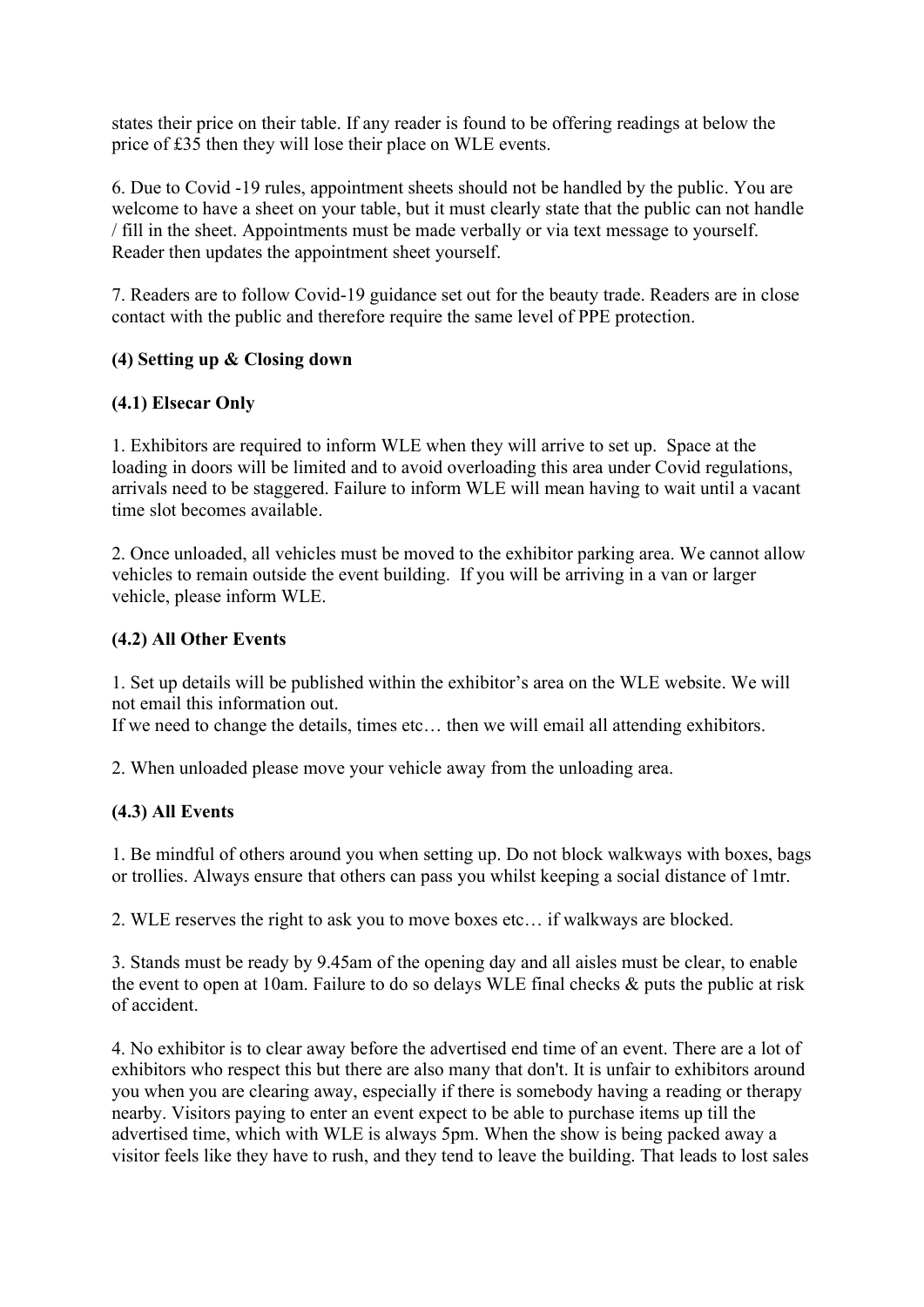and is unfair to your fellow exhibitor. Moving around the exhibition hall with boxes, trolly's, whilst the public is still in attendance invalidates the exhibitor's public liability insurance.

5. Only bring your car to the loading doors when your stand is fully packed down and your ready to load out. Cars need to be moved from the doors as soon as possible.

#### (5) Insurances, Health & Safety, Security

1. It is the responsibility of every exhibitor & speaker to be aware of any current change in legislation that affects their activities & to comply with such legislation.

2. WLE require copies of Insurance before an exhibitor can set up at an event. No exhibitor will be permitted to trade without current and sufficient insurance.

3. WLE have taken every precaution to ensure a safe & secure environment for the Event, it is the responsibility of each exhibitor to make sure that they have their own insurance to cover their goods & services as required by law. Exhibitors should have a minimum of £1 million *Public Liability insurance*  $\&$  a minimum of £1 million *professional indemnity* for any products & treatments given. No responsibility will be accepted by WLE for claims made against any products, services or treatments, or for any loss or damage to exhibitor's stock or equipment. Copies of current Insurance Certificates must be submitted to WLE once a booking form has been sent.

4. WLE make every effort to ensure that all venues are safe and secure overnight, but no responsibility will be accepted by us or the venue for exhibitors' stock or equipment. It is the exhibitor's responsibility to ensure that all monies, phones, card readers, laptops are removed from the venue overnight.

5. Readers, psychic mediums, psychic counsellors, psychic artists, aura photographers and spiritual therapists should have the appropriate professional indemnity insurance & appropriate disclaimer & send a copy of each with their bookings. It is also recommended that all readings be recorded for the professional care of the Visitor/Client & the Reader/Medium.

6. All exhibitors electrical equipment over 1 year old requires a PAT test certificate and be in good working condition. Please have the certificates to hand if WLE or venue staff asks to see them. WLE has the right to refuse the use of any electrical equipment which we see as not fit for use and would be a hazard to fellow exhibitors, visitors and the venues electrical system.

7. Exhibitors who require power must bring an extension lead (min 10mtr). If Exhibitor stands are placed on an "island" WLE will provide electricity to the middle of the "island". Exhibitors must not cross walkways with cables or place cables across other exhibitors stands. We will ensure that everybody has access to electricity, and we do not charge extra for this.

8. The boundaries of the stand are the limit & extent for each exhibitor: no goods, furniture or storage items are permitted to block aisles, doorways or fire escapes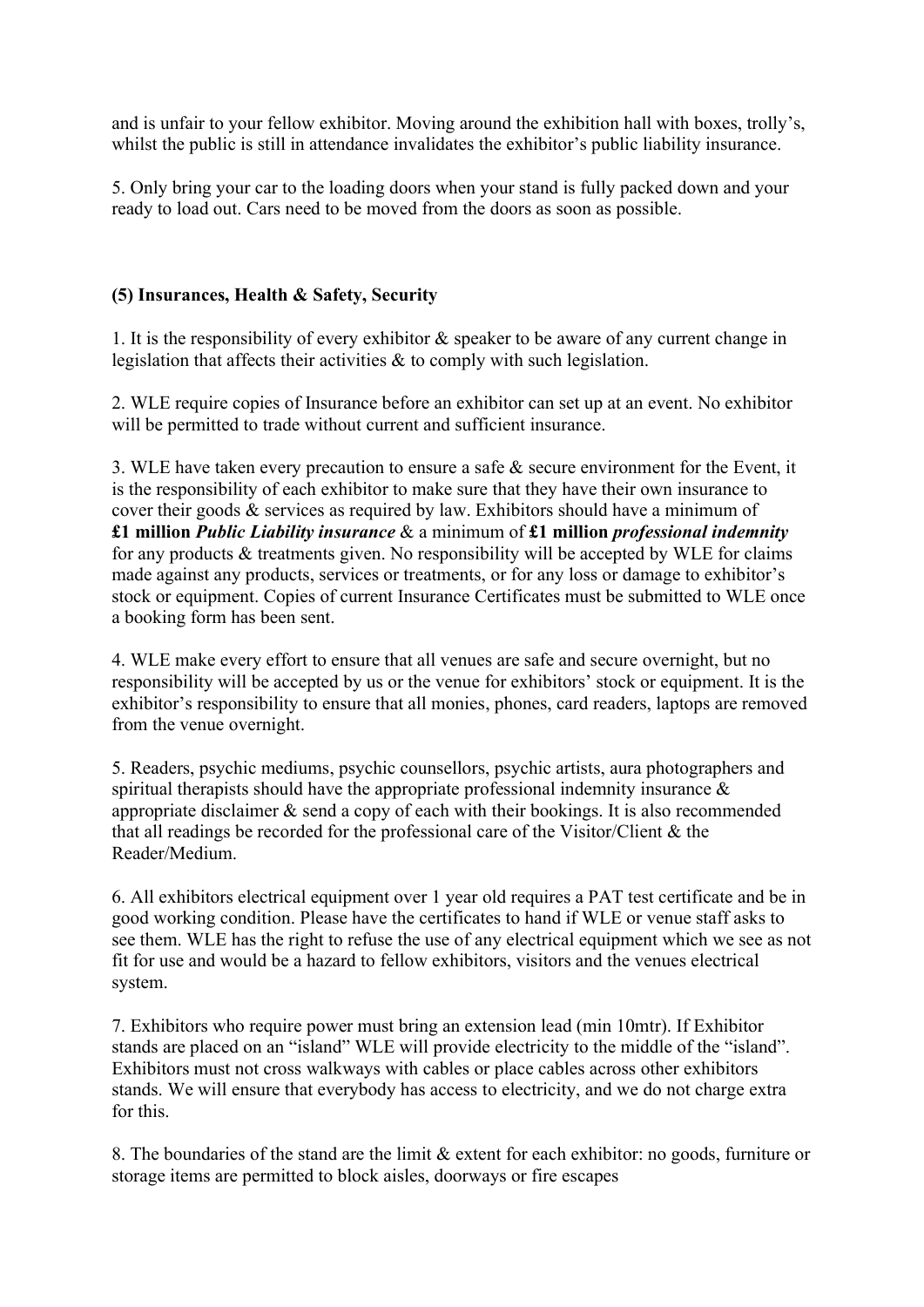9. All exhibitors should act with consideration & respect for other exhibitors, visitors & the WLE team at all times: no activity should be disturbing or intrusive to others.

10. All exhibitors should follow guidance given out by WLE. There is a considerable amount of work between WLE and SAG groups to ensure a safe event, there will be rules and plans in place which, under normal conditions wouldn't be required.

#### (6) Risk Assessments

 1. All exhibitors will be sent a risk assessment form and a Covid-19 risk assessment form. We require both back before you can exhibit with WLE. This is a legal requirement of our insurance company. Failure to comply will result in delays in being able to set up.

#### (7) Leaflets and advertising

1. Leaflets: Normally we have an area for exhibitors to be able to place information and leaflets. Under Covid-19 conditions, we are unable to provide such an area. Exhibitors are welcome to place leaflets on their own stands.

2. WLE asks that all exhibitors help advertise the event(s) they are attending. Share social media event pages, links to WLE website.

#### (8) Talks, Demonstrations and Workshops

 1. All talks, workshops and demonstrations are presented free of charge to the public at most of WLE events. These are a fantastic way for you to promote your activities, services and products. We view these workshops as a great way of informing the public about the various therapies and services that are available to them. We are extremely grateful to anyone who takes the time to put on a demonstration at our events.

2. If you would like to present a talk/workshop/demonstration then please indicate on the booking form and please give as much detail as possible to content and how long your talk will be for.

3. In the event of high demand for talks WLE will allocate talks at our discretion.

4. If you wish to hold a talk at WLE events we ask that you give us 2 to 3 options per year. We also ask that these talks are not talks that are available to watch on social media. We need to offer our visitors reasons to visits our events and we are finding that our talk schedules are looking very similar. We will give priority to talks that have not been used before.

5. All presenters of talks will be required to use WLE PA system. WLE staff will operate the equipment.

6. If a presenter needs any further technical requirements, then WLE needs to be informed on the booking form. i.e., Projector, flip chart etc.